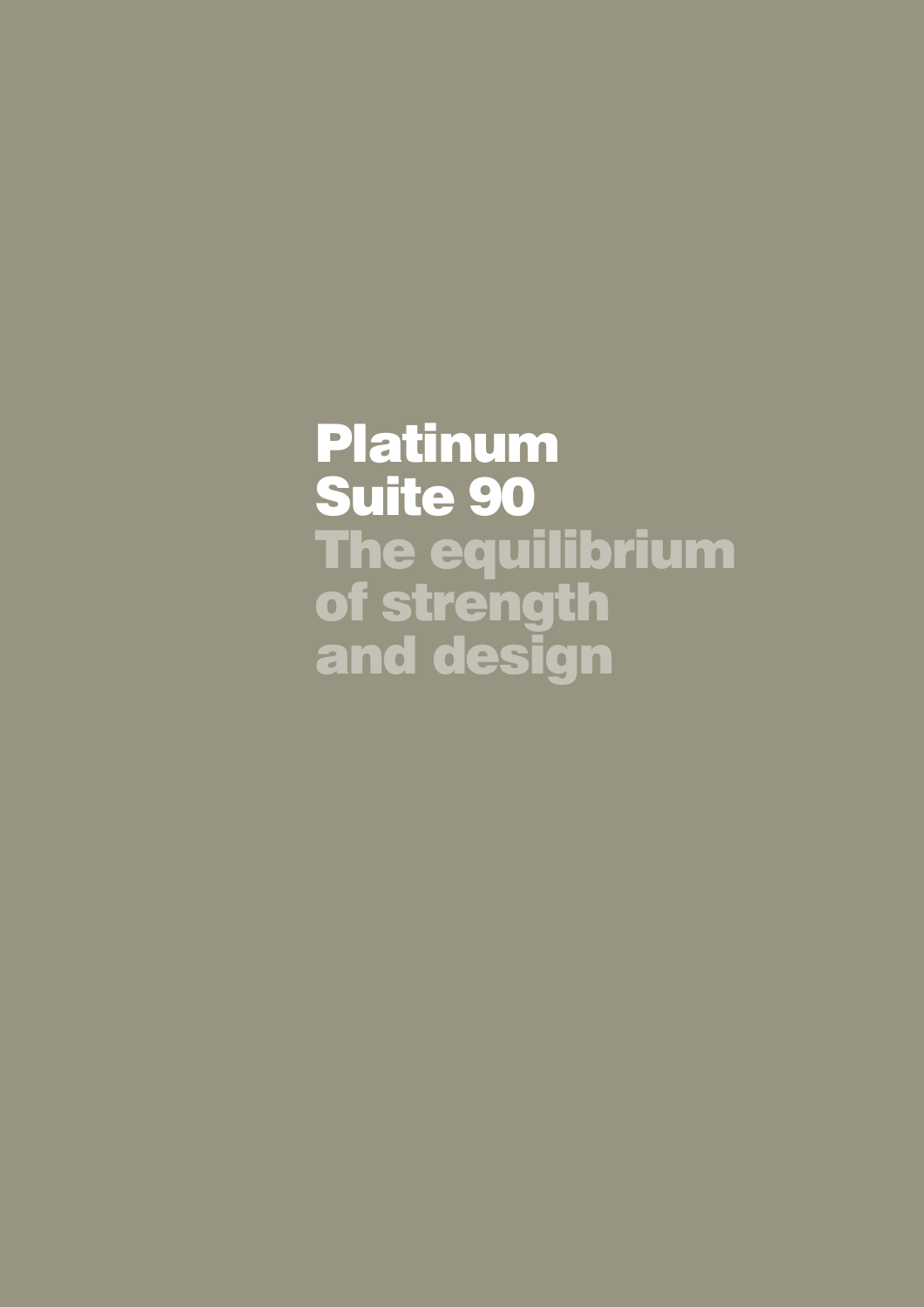## Platinum 90

The equilibrium of strength and design.

The Platinum 90 suite incorporates 64mm studs with 13mm plasterboard. This popular suite offers three glazing options; centre glazed, offset glazed and double glazed. Whilst centre glazed is most commonly used, the offset glazed option creates an expansive sensation, and provides practical benefits such as the ability to incorporate blinds within the frame to increase privacy. All three glazing options are

interchangeable.

Double glazing provides additional acoustic benefits, and has proved to be a very popular option in locations where sound reduction is important. Executive office suites and windows into the warehouse are two zones where sound reduction is a priority.

## **Features of the Platinum 90**

•Offers acoustic performance •Estimated sound rating for solid plasterboard walls. RW 35 – (without insulation) RW 40 – (with CAB3 Polyester Insulation);

Provides two plasterboard options:

- 64mm studs with a single skin of 13mm plasterboard on either side of the stud; and
- 51mm studs with a double skin of 13mm plasterboard on one side of the stud and a single

skin on the other;

- •Glazing pocket incorporates 6mm to 10mm glass;
- •Door Stop options allow for 35mm or 44mm doors;
- •Glazing pocket accepts either a captive wedge or silicone
- glazing options; and
- •Window/Door frames and Ceiling Channel accommodates gussets providing enhanced joining capabilities.



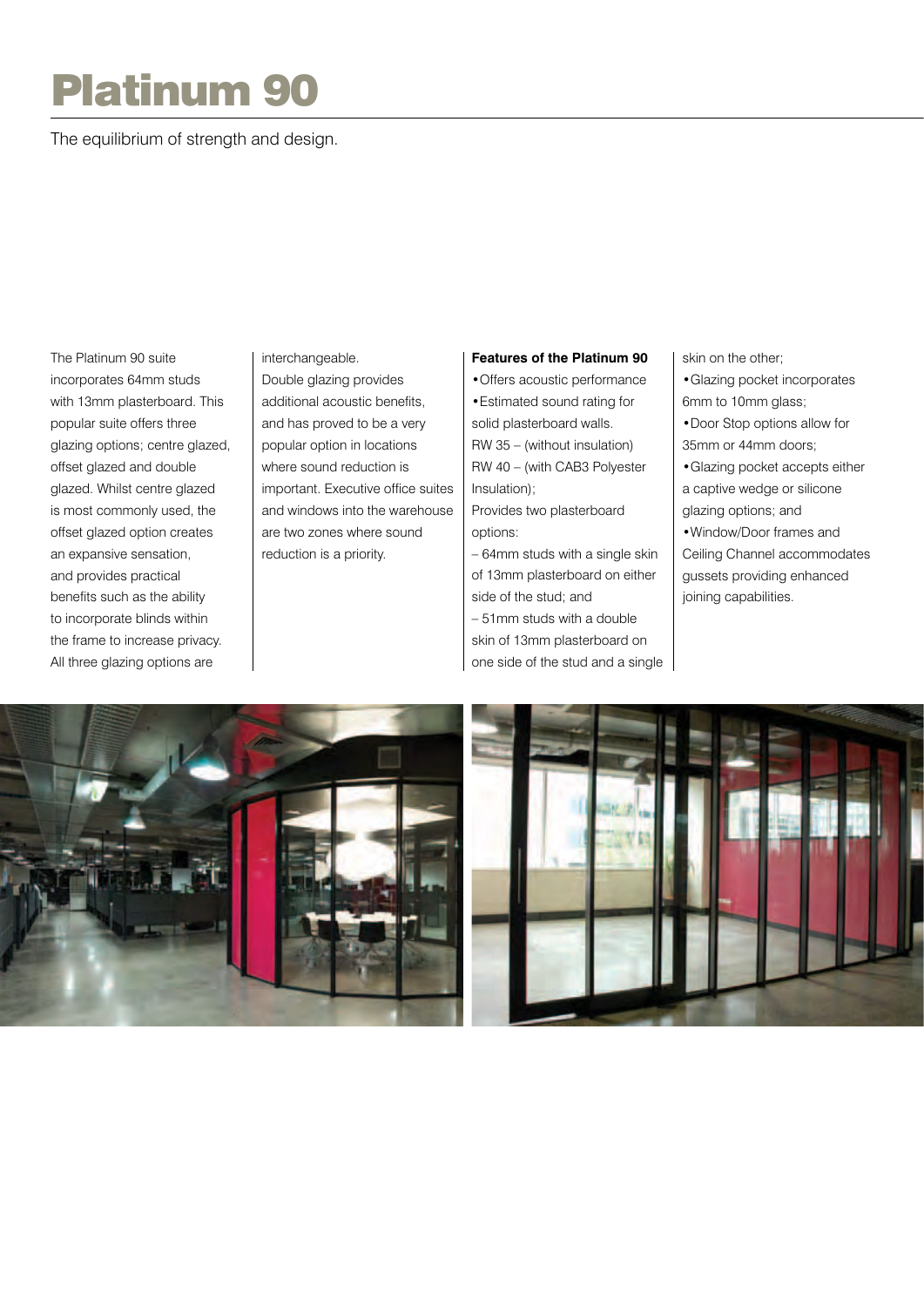